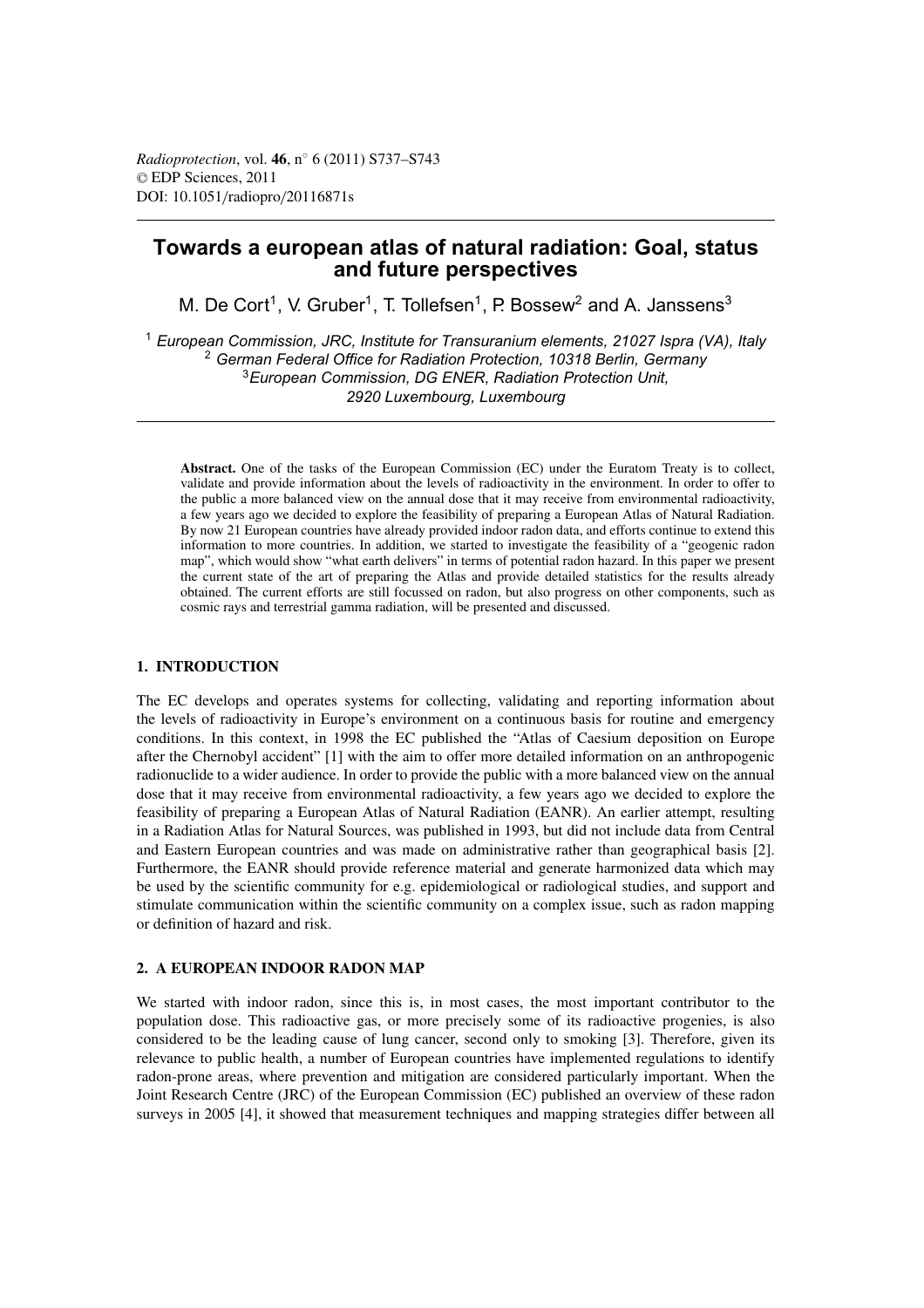

**Figure 1.** Arithmetic means (AMs) of indoor radon concentration in ground-floor rooms in  $10 \text{ km} \times 10 \text{ km}$  cells. Data available until April 2011 included. Axis units: m.

countries; in fact, no two countries use the same approach. As a consequence, collecting information on radon data from different countries and integrating them into a common framework triggers a number of conceptual and technical challenges.

The methods and procedures applied to collect and process the raw data have already been described in more detail in [5] and [6].

By April 2011, data have been received from 21 participating countries. Figure 1 shows the arithmetic means (AMs) of annual average indoor radon concentration in ground-floor rooms over  $10 \text{ km } \times 10 \text{ km}$  cells across Europe. The map has nearly 18,000 non-empty cells with data, based on nearly 800,000 measurements in total. Still, there are many empty cells. This European Indoor Radon Map (EIRM) thus reflects the status of national surveys of indoor radon monitoring in Europe.

The map reveals a spatial trend in indoor radon concentrations, i.e. regions with higher and lower radon concentrations; this is mainly due to varying geology. High radon areas are found in the Bohemian Massif, the Fennoscandian Shield, crystalline rocks of the South Alps, the Swiss Jura, the Ardennes, the granites of the Iberian Peninsula and Cornwall and some volcanic areas in Central Italy, among other regions.

Figure 2 illustrates the AM and median  $(\pm$  median absolute deviation, MAD) of the AMs of the cells for each country. The radon concentrations vary strongly within most countries (see also Figure 1) due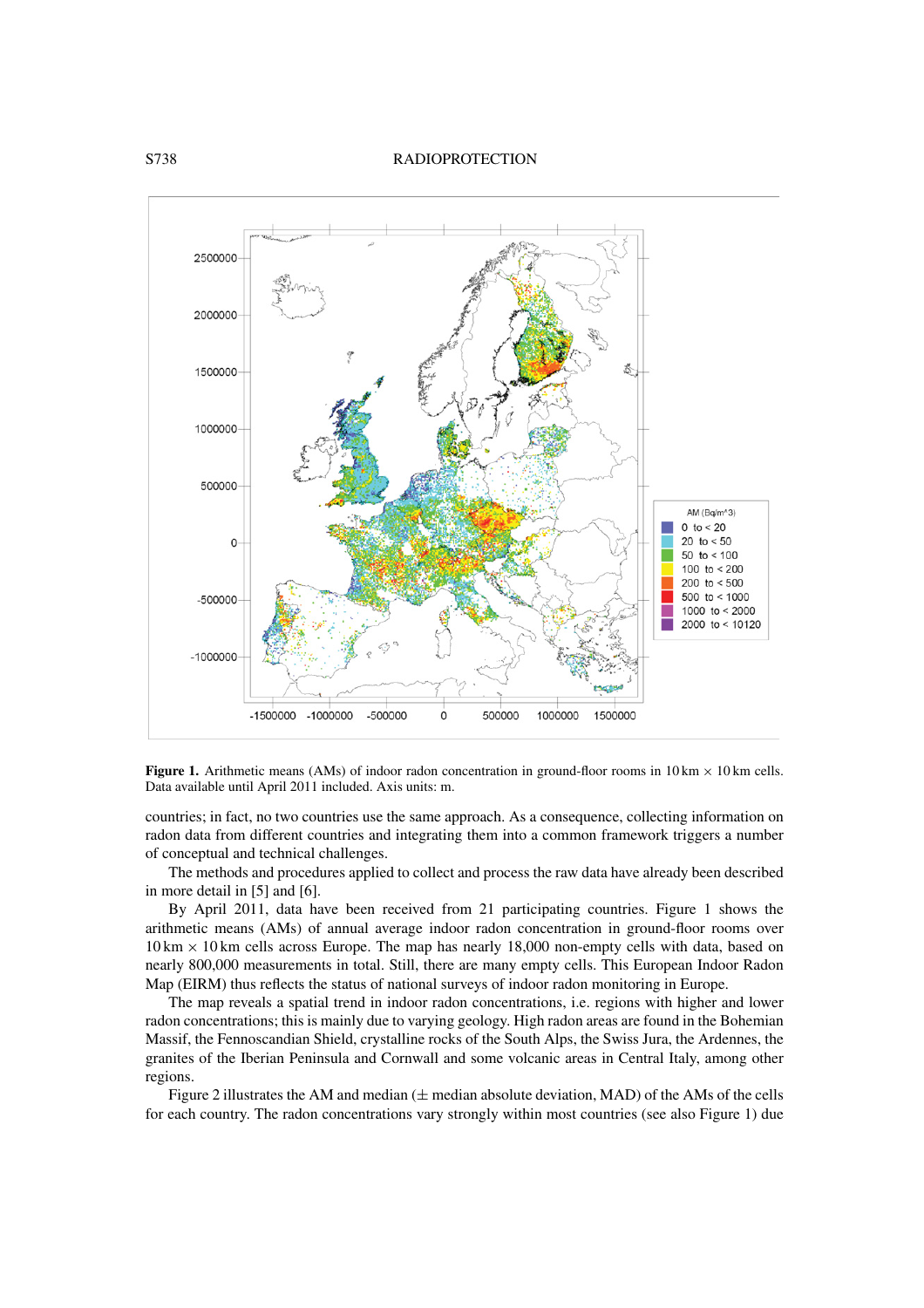



**Figure 2.** Estimated spatial mean radon concentrations per country. AM – arithmetic mean over AMs within cells; MED – medians over AMs within cells; MAD – mean absolute deviation = MED{ $|AM_i - MED(AM_i)|$ }, where  $AM_i = AM$  in cell *i*.

**Table 1.** Descriptive statistics of the dataset on which the European indoor radon map is based, as of April 2011. CV – coefficient of variation, CV = standard deviation / AM.

| 17,922                                    |
|-------------------------------------------|
| 797,051                                   |
| $5\pm4$                                   |
| 1/23,993                                  |
| $\frac{99.4 \text{ Bq/m}^3 \pm 153\%}{2}$ |
| 2.99%                                     |
| 4.34%                                     |
| 30.85%                                    |
| $(54 \pm 28)\%$                           |
| $1.85 \pm 0.38$                           |
|                                           |

to geology. For instance, the AM of Spain is more than twice the median, because some very high radon concentrations in regions of granites of the Iberian Peninsula influence the AM more than the median; similarly also for Portugal. The figure shows that countries are affected by the radon problem to a very different extent: for instance, the medians of the AMs of all the non-empty cells in the Czech Republic approaches  $180 \text{ Bq/m}^3$ , which is nearly 10 times that of the Netherlands. The AM of all non-empty cells in Europe (participating countries) is  $99 Bq/m<sup>3</sup>$ , while the median is  $65 Bq/m<sup>3</sup>$ . Note, however, that this spatial mean (mean over cells) is different from the mean over individual measurements  $(AM = 136 Bq/m<sup>3</sup>)$ , from the mean over country-means  $(AM = 106 Bq/m<sup>3</sup>)$  and again, in general, from the population density-weighted mean (no value available so far). Only the latter quantity is a proxy of exposure, to some extent, and thus for radiological significance. Also note that ground-floor concentrations are in general higher than the ones in higher floors, and that most people actually do not live in ground-floor rooms. Ground floor has been chosen as reference for pragmatic reasons, i.e. because most data are available for ground floor.

Table 1 lists some statistical parameters of the dataset which underlies the map. The number of non-empty cells varies because the dataset provided for the UK and Northern Ireland (NI) includes measurements other than from ground floor.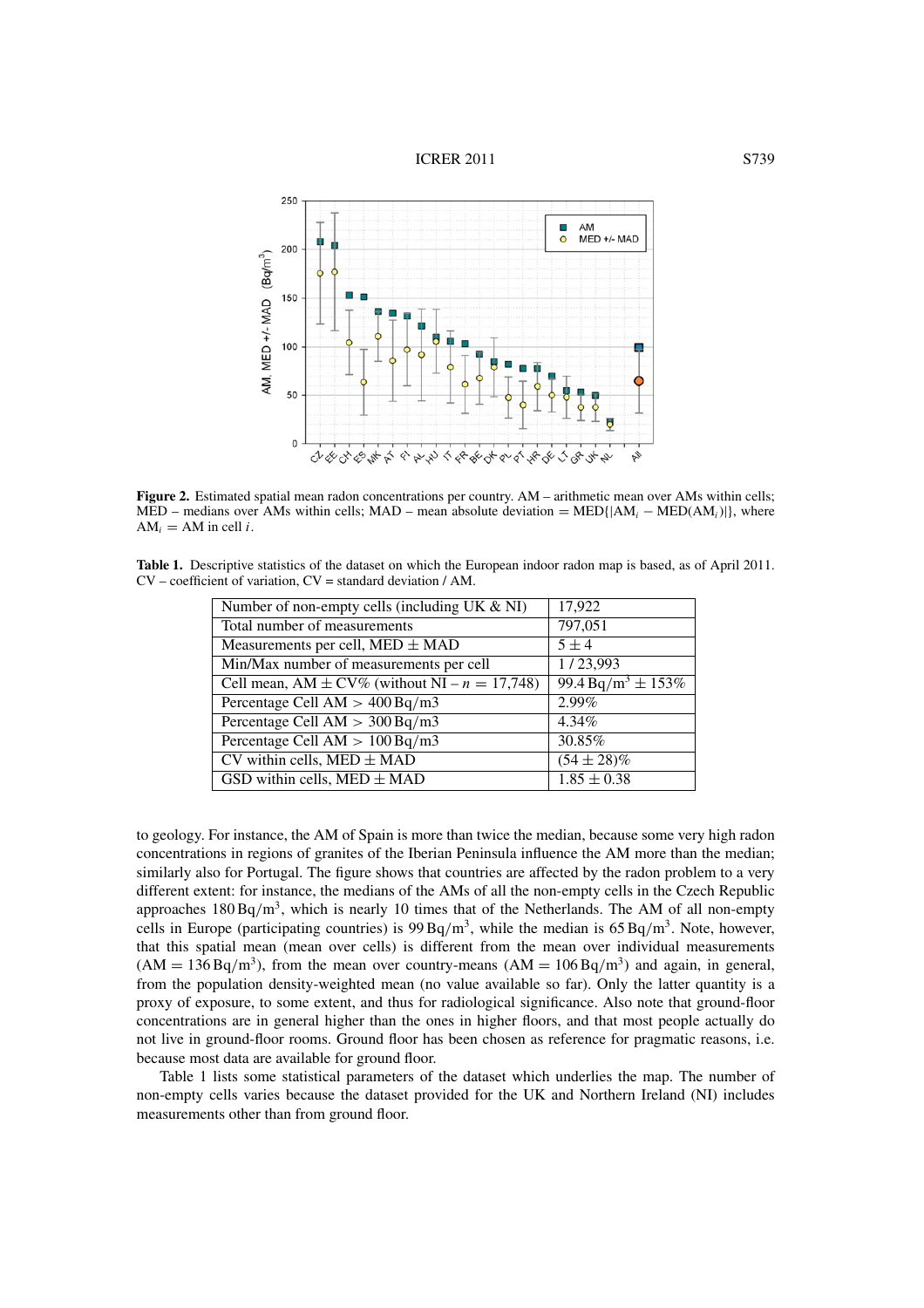### S740 RADIOPROTECTION

The cumulative frequency distribution of the arithmetic means of the 17,748 non-empty cells (without NI) shows an approximate log-normality with some extremes. (For further discussion of the log-normality of the data, see [7].) Half of the non-empty cells of Europe have an AM below 60 Bq/m<sup>3</sup>. For 99.9% of the cells an AM below 1000 Bq/m<sup>3</sup> can be expected; for 90%, below 200 Bq/m<sup>3</sup>.

The number of measurements per cell and coverage of territory vary widely within the participating countries of Europe. These factors clearly influence the statistics and reliability of the map (Figure 1). Large areas with high sampling density are found in e.g. the Czech Republic, Austria, Switzerland, North Italy, Belgium, the UK and South Finland. In total, for all the participating countries the median number of measurements ( $\pm$ MAD) per cell is  $5 \pm 4$ .

### **3. A EUROPEAN GEOGENIC RADON MAP**

Indoor radon concentrations are subject to human activity, natural (geological) and anthropogenic factors such as construction types, building materials, living habits and meteorology, and are temporally variable and characteristic for each particular house (these factors may still show regional trends caused by regionally predominant climate and cultural preferences). For instance, two differently built houses on the same geological ground will have different average indoor radon concentrations, as will two identically built houses on the same ground, but with different living habits of the inhabitants. As another case, improving the insulation of a house can influence its indoor radon concentration. Therefore, one is interested in mapping a quantity which is closer to hazard, and which measures "what earth delivers" in terms of radon, irrespective of anthropogenic factors and temporally constant over a geologic timescale. This quantity, or spatial variable, is called geogenic radon potential, and the idea of the European Geogenic Radon Map (EGRM) is to map such a variable.

A report with contributions from experts in different fields (geologists, physicists, etc.) is now in preparation. It collects a status of knowledge in the relevant scientific fields and should be the basis for future discussions and decisions how to proceed with the EGRM. As a next step, to decide on the final strategy, a meeting is planned at the JRC (Ispra) for autumn 2011.

The geogenic radon potential map will be created in the  $10 \text{ km} \times 10 \text{ km}$  grid using the ETRS-LAEA projection (see [8]), similar to that used for the EIRM. The experts compiled a list of variables which could be used as input variables to define the target variable "geogenic radon potential" in a grid cell. On one hand, selected variables include geology data (geological units, lineaments, special geological features), which are polygons and line data. On the other, there are (radiometry) point data like soil gas radon concentration, geochemical concentrations (U, Ra, Th) in soils, geophysical data (eU by airborne gamma), external dose rate, soil permeability and outdoor radon concentration. At this stage of the project the availability of these data (geo-referenced, electronically accessible, data protected, etc.) in the countries is under investigation. Besides, generally available data on a European scale are checked for usability as input variables or layers for the EGRM. For example the OneGeology project [9] has collected geological data (age, lithology) from all participating countries and made them available. These data can be used as a basis by the experts to simplify and classify geological units regarding radon risk, which can then be used as one input variable (geology) to estimate the geogenic radon potential in a grid cell. But of course these classifications need supporting measurement data and surveys, knowledge and experience, and this will be a continuous point of discussion among the experts.

One key question for the EGRM is how to define appropriately the target variable which quantifies the geogenic radon potential. In international practice there have been various approaches, depending on the data realm. In most cases one tries to identify a multivariate way for defining a target quantity, called radon potential or radon index. The rationale is that in general there is more information available than just radon concentrations in indoor or soil air. The question is how to merge different kinds of data, including possibly incomplete sets and data of varying quality, into one target variable. Different approaches have been suggested to use for the EGRM map by the experts till now. Apart from the multivariate classification approach (also called cross-tabulation), mentioned above and further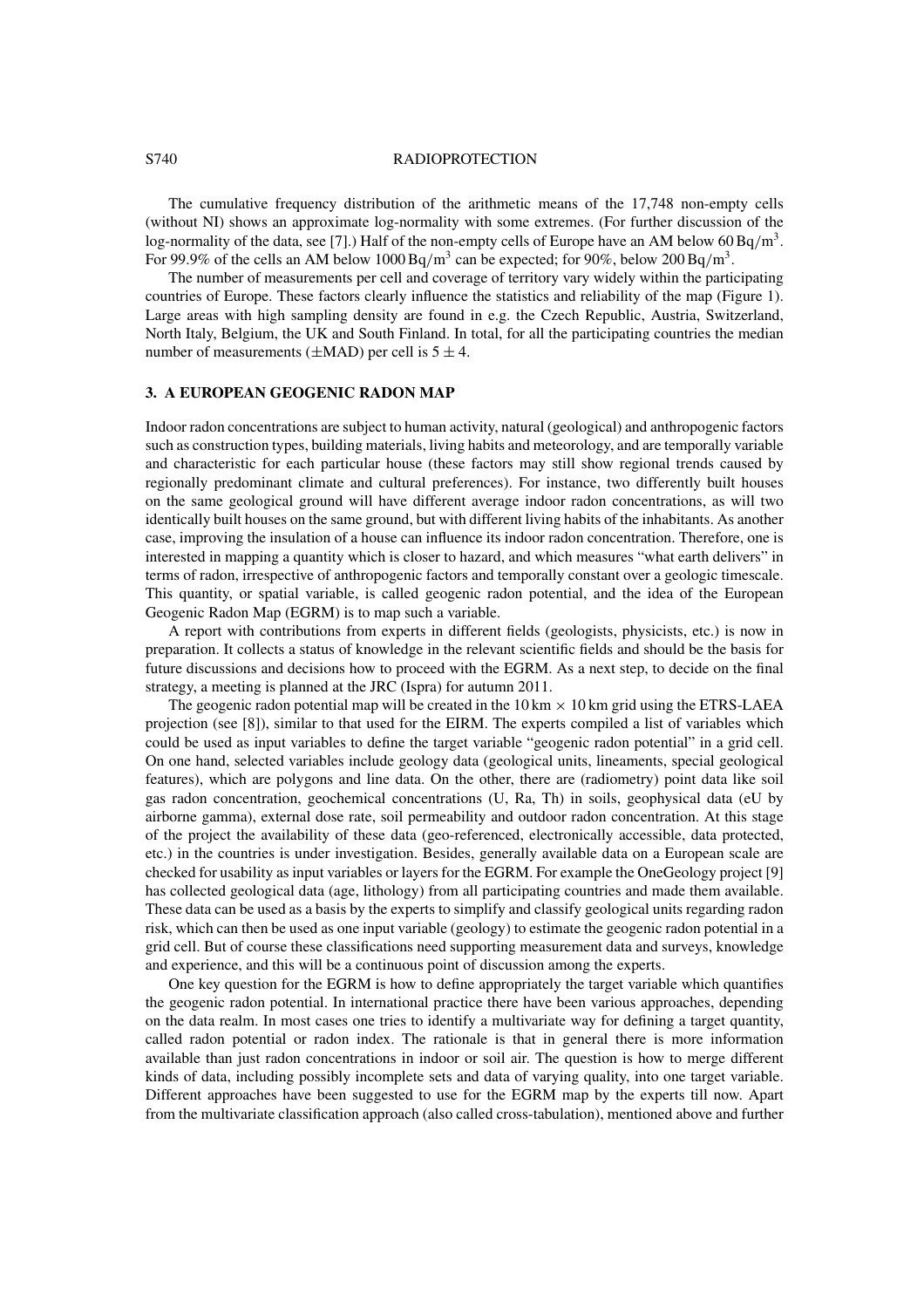### **ICRER 2011** S741

explained below, whose feasibility and robustness is proven, possible approaches are: (1) a purely analytical approach to defining a "radon hazard index" out of controlling input quantities, as suggested in the Czech Republic [10]; (2) a "posterior" approach which defines the radon potential as normalized indoor concentration; (3) exceedance probability of indoor concentration, given defined factors; and (4) a probabilistic approach, where no functional dependencies are used, but instead the fact that the observed data, seen as multivariate field, have statistical correlation as intrinsic property, since they represent physically dependent quantities. Therefore the joint distribution could be used as a simple radon index.

The most established way to define and map a radon potential appears to be classification by assigning scores to intervals of values (e.g. for radon concentration) or categories (for geology). It is therefore also a very good candidate for the EGRM. In a multi-dimensional table, "rows" in any dimension denote classes, like geological ones (nominal variables), or classes of concentration in soil gas, or soil permeability (ordinal classes). This approach is widely used; e.g. Germany [11], Czech Republic [10], France [12], USA [13]. Uncertainty can be included by generating "uncertainty classes", as demonstrated in the US radon map [13]. Missing inputs to the table result in higher uncertainty. Since the US approach appears to be the most general of this type, so far, and also includes a classification of uncertainty, and has also proven robust, it was suggested at the Prague meeting in 2010 that the experts should see if it can be adapted to the European data situation.

# **4. FUTURE PERSPECTIVES AND CONCLUSIONS**

The JRC will continue to work on the EIRM by collecting data from new participants to the project and from established participants as they complement or improve their data, and will publish updated versions of the map from time to time. Whereas some countries have finished their survey years ago, there are those which have not even started. Yet others (e.g. Ireland and Slovenia) had survey strategies which produced datasets incompatible with the scheme of the European map. During data processing it was noted that the overall picture seems plausible and the results are mostly homogeneous. Nevertheless, heterogeneities appear across borders. In an effort to understand and compare the data better and potentially improve the maps, in summer 2010 the JRC sent a questionnaire to the data providers, asking them about survey design, measurements techniques and statistical processing. Their information will allow the JRC to investigate the impact of these parameters on the radon concentration. It should also help to identify possible datasets which do not fully comply with the technical specifications and to interpret cross-border effects, and how to handle these.

The next step for the EGRM is to finish the progress report as a basis for future discussions and decisions how to proceed with the map. Besides, checking the availability and usability of data in the countries as input variables will continue. The experts are working on simplified, radon-relevant, geological classifications and adapt a classification scheme usable for the European data.

As a third part of radon, an outdoor radon map is planned. Outdoor radon is the result of the flux from the ground and the dispersion in the atmosphere. Outdoor radon usually has no radiation protection or dose relevance for the public, but knowledge of the outdoor radon concentration can be used to estimate indoor radon and assess the anthropogenic influence and can be a helpful input variable for the EGRM. Outdoor radon data are available in several European countries. A reasonable grid and method for mapping is under discussion, and a "cooking recipe" according to the German experience will be developed.

The EANR will also contain maps and information other than on radon. Some first draft maps and calculations were already produced with the effective annual dose caused by cosmic radiation, taking into account neutrons, directly ionizing particles and photons estimated according to [14] and based on a  $1 \text{ km } \times 1 \text{ km}$  grid Shuttle Radar Topography Mission (SRTM) elevation map. Further calculations with different models and with different grids will be carried out. In contrast to the other maps, no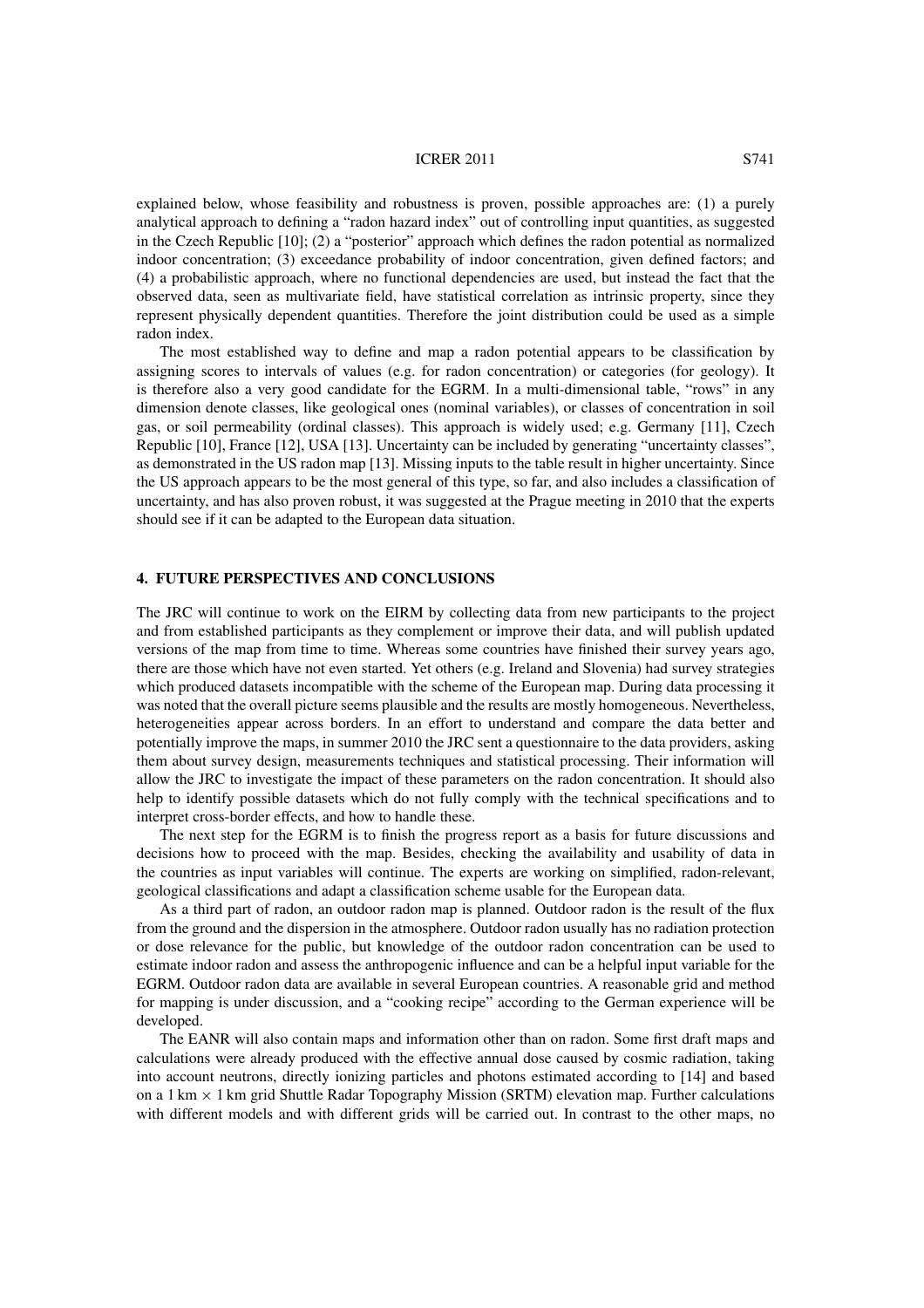### S742 RADIOPROTECTION

measurement and input data from the countries are needed for these maps, and calculations can therefore be realized without involving the countries.

Other maps are planned, such as terrestrial gamma radiation, which could be estimated out of gamma dose rate data available from the EURDEP system [15]. Another approach will be a multivariate estimation out of different datasets (e.g. geological data, soil data, airborne gamma). Some ideas exist for further maps, e.g. geochemical maps or water maps, but it must be discussed whether they are feasible and reasonable. It has to be clarified whether enough data exist for those maps in the countries, and for some variables (e.g. groundwater) mapping is very complex.

A long-term overall goal of the project is to combine all maps created and all data collected and calculate a total dose for the population caused by natural radioactivity in a defined grid and display a map of total dose by natural radiation.

### **Acknowledgments**

The authors are grateful to all direct and indirect contributors and national data providers to the European radon maps, for without their help, this work would not have been possible.

# **References**

- [1] De Cort M., Dubois G., Fridman Sh. D., Germenchuk M.G., Izrael Yu. A., Janssens A., Jones A. R., Kelly G. N., Kvasnikova E. V., Matveenko I. I., Nazarov I. M., Pokumeiko Yu. M., Sitak V.A., Stukin E. D., Tabachny L. Ya., Tsaturov Yu. S. and Avdyushin S.I., Atlas of Caesium Deposition on Europe after the Chernobyl Accident (EUR report nr. 16733, EC, Office for Official Publications of the European Communities, Luxembourg, 1998)
- [2] Radiation Atlas: natural sources of ionizing radiation in Europe (EC, Office for Official Publications of the European Communities, Luxembourg, 1993)
- [3] Darby S., Hill D., Auvinen A., Barros-Dios J.M., Baysson H., Bochicchio F., Deo H., Falk R., Forastiere F., Hakama M., Heid I., Kreienbrock L., Kreuzer M., Lagarde F., Mäkeläinen I., Muirhead C., Oberaigner W., Pershagen G., Ruano-Ravina A., Ruosteenoja E., Schaffrath Rosario A., Tirmarche M., Tomásek L., Whitley E., Wichmann H.-E. and Doll R., Radon in homes and risk of lung cancer: collaborative analysis of individual data from 13 European case-control studies. BMJ, doi:10.1136/bmj.38308.477650.63. (2005)
- [4] Dubois G., An overview of radon surveys in Europe (Report EUR 21892. EC,Office for Official Publications of the European Communities, Luxembourg, 2005) pp. 168
- [5] Dubois G., Bossew, P., Tollefsen, T. and De Cort, M., *J Environmental Radioactivity* **101** (2010) 786–798. doi:10.1016/j.jenvrad.2010.03.007.
- [6] Tollefsen,T., Gruber V., Bossew P. and De Cort M., Status of the European Indoor Radon Map., *Radiation Protection and Dosimetry*. Advanced access published 2 April 2011. doi:10.1093/rpd/ncr072.
- [7] Bossew, P. *J Environmental Radioactivity* **101** (2010) 826-834.
- [8] Annon, A., Luze, C., Guble, E., Ihd, J. (Eds.) (2001). Map Projections for Europe. European Communities. 131 pp. http://www.ec-gis.org/sdi/publist/pdfs/annoni-etal2003eur.pdf (last accessed 14 June 2011).
- [9] OneGeology project. http://www.onegeology.org (last accessed 14 June 2011).
- [10] Nezna, M., Nezna, M., Matoli, M., Barne, I., Miksov, J. (2004). The new method for assessing the radon risk of building sites, Czech Geological Survey Special Papers, Vol.16, Czech Geological Survey, Prague, http://www.radon-vos.cz/pdf/metodika.pdf (last accessed 14 June 2011).
- [11] Kemsk, J., Sieh, A., Stegeman, R. and Valdivia-Manchego M. *Science of the Total Environment* **272** (2001) 217-230.